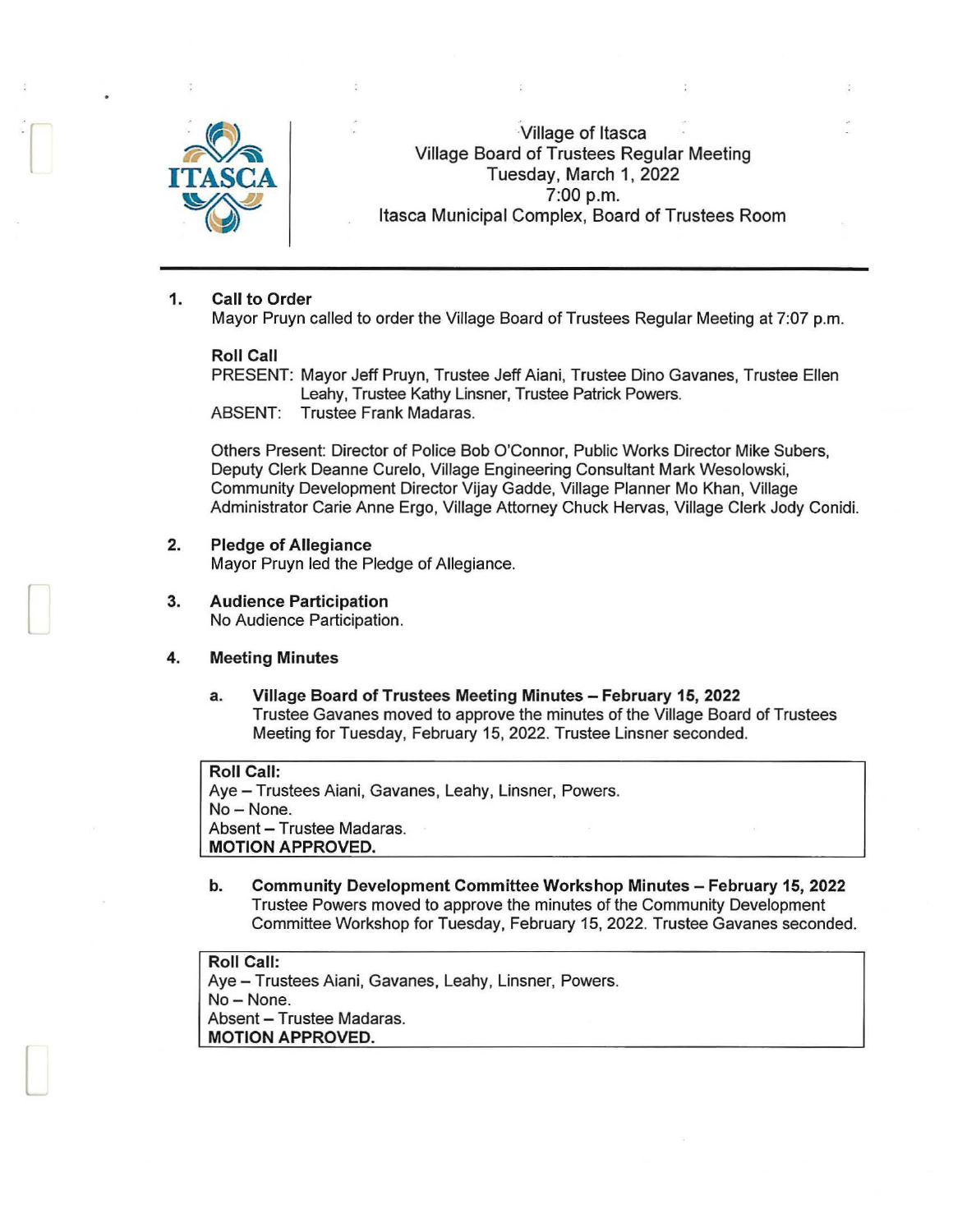Village Board of Trustees Regular Meeting March 1, 2022 Page 2

> **c. Community Development Committee Workshop Minutes - February 22, 2022**  Trustee Powers moved to approve the minutes of the Community Development Committee Workshop for Tuesday, February 22, 2022. Trustee Leahy seconded.

**Roll Call:**  Aye- Trustees Aiani, Gavanes, Leahy, Linsner, Powers. No- None. Absent - Trustee Madaras. **MOTION APPROVED.** 

**5. Presentations** 

No Presentations.

**6. President Comments** 

Mayor Pruyn thanked the Police Department for concluding the investigation of a resident committing hacking and COVID-19 fraud in the amount of nearly \$400,000.00 and deescalating a school incident today.

- **7. Community Development Committee Report**  Chair: Trustee Gavanes, Co-Chair: Trustee Leahy No Community Development Committee Report.
- **8. Capital and Infrastructure Committee Report**  Chair: Trustee Aiani, Co-Chair: Trustee Madaras No Capital and Infrastructure Committee Report.
- **9. Finance and Operations Committee Report**  Chair: Trustee Powers, Co-Chair: Trustee Linsner No Finance and Operations Committee Report.

Trustee Madaras arrived at 7:16 p.m.

- **10. Intergovernmental Committee Report**  Chair: Trustee Leahy, Co-Chair: Trustee Aiani
	- **a. Intergovernmental Agreement - Milwaukee District West Community Coalition**  Trustee Leahy moved to approve Resolution 1337-22, "A Resolution Approving an Intergovernmental Agreement Between the Village of Itasca and the Milwaukee District West Community Coalition and Authorizing the Village Administrator to Enter into Contracts and Agreements to Support Related Legal, Technical, Public Affairs, Lobbying, Legislative, and All Other Lawful Actions to Oppose the Merger of Kansas City Southern Railway and Canadian Pacific Railway as Proposed." Trustee Linsner seconded.

**Roll Call:**  Aye - Trustees Aiani, Gavanes, Leahy, Linsner, Madaras, Powers. No- None. Absent - None. **MOTION APPROVED.**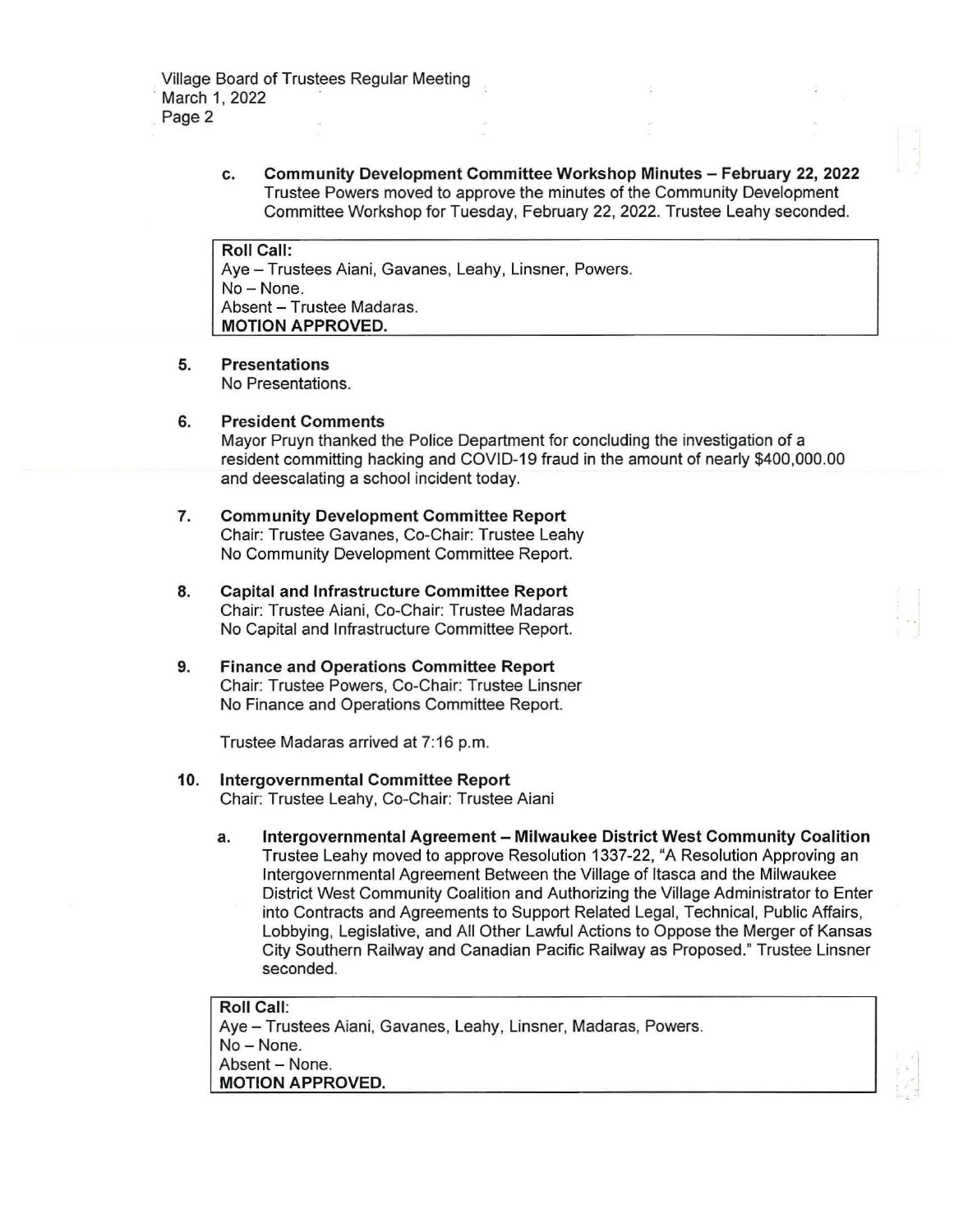## **11. Consent Agenda**

r

 $\Box$ 

L

- a. Ordinance 2009-22 Adopting the Village of Itasca 2022 Official Zoning Map
- b. Ordinance 2010-22 Amending Chapter 150 of the Itasca Code of Ordinances: Building Codes
- c. Resolution 1335-22 -Accepting the Low Bid from Schroder Asphalt Services, Inc. for the 2022 Street Resurfacing Program in the amount of \$541,895.47
- d. Resolution 1336-22 Authorizing a Three-Year Subscription Renewal of Microsoft 365 from Dell Marketing LP in a total amount not to exceed \$63,339.03

Trustee Leahy moved to approve the Consent Agenda. Trustee Madaras seconded.

| Roll Call:                                                      |
|-----------------------------------------------------------------|
| Aye – Trustees Aiani, Gavanes, Leahy, Linsner, Madaras, Powers. |
| No – None.                                                      |
| Absent – None.                                                  |
| <b>MOTION APPROVED.</b>                                         |

### **12. Payment of Bills - March 1, 2022**

Trustee Powers moved to approve the payment of bills through March 1, 2022 in the amount of \$673,962.62. Trustee Leahy seconded.

**Roll Call:**  Aye - Trustees Aiani, Gavanes, Leahy, Linsner, Madaras, Powers. No-None. Absent - None. **MOTION APPROVED.** 

### **13. Department Head Reports**

Mayor Pruyn will hear Department Head Reports at the Committee of the Whole Meeting immediately following the Village Board of Trustees Meeting

#### **14. Village Administrator Report**

Mayor Pruyn will hear the Village Administrator Report at the Committee of the Whole Meeting immediately following the Village Board of Trustees Meeting

- **15. Old Business**  No Old Business.
- **16. New Business**  No New Business.
- **17. Closed Session**  No Closed Session.